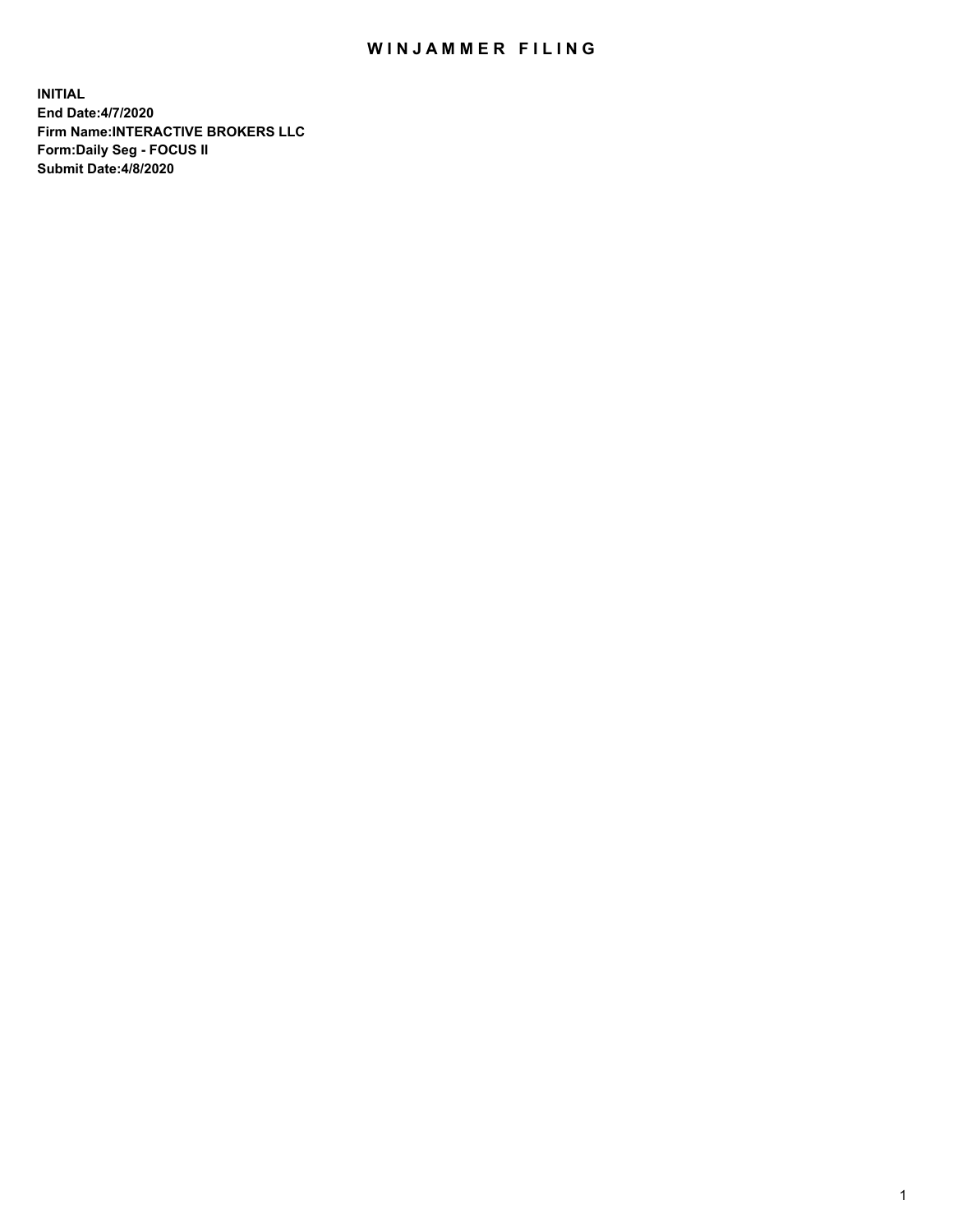**INITIAL End Date:4/7/2020 Firm Name:INTERACTIVE BROKERS LLC Form:Daily Seg - FOCUS II Submit Date:4/8/2020 Daily Segregation - Cover Page**

| Name of Company                                                                                                                                                                                                                                                                                                                | <b>INTERACTIVE BROKERS LLC</b>                                                                  |
|--------------------------------------------------------------------------------------------------------------------------------------------------------------------------------------------------------------------------------------------------------------------------------------------------------------------------------|-------------------------------------------------------------------------------------------------|
| <b>Contact Name</b>                                                                                                                                                                                                                                                                                                            | <b>James Menicucci</b>                                                                          |
| <b>Contact Phone Number</b>                                                                                                                                                                                                                                                                                                    | 203-618-8085                                                                                    |
| <b>Contact Email Address</b>                                                                                                                                                                                                                                                                                                   | jmenicucci@interactivebrokers.c<br>om                                                           |
| FCM's Customer Segregated Funds Residual Interest Target (choose one):<br>a. Minimum dollar amount: ; or<br>b. Minimum percentage of customer segregated funds required:% ; or<br>c. Dollar amount range between: and; or<br>d. Percentage range of customer segregated funds required between: % and %.                       | $\overline{\mathbf{0}}$<br>$\overline{\mathbf{0}}$<br>155,000,000 245,000,000<br>0 <sub>0</sub> |
| FCM's Customer Secured Amount Funds Residual Interest Target (choose one):<br>a. Minimum dollar amount: ; or<br>b. Minimum percentage of customer secured funds required:% ; or<br>c. Dollar amount range between: and; or<br>d. Percentage range of customer secured funds required between:% and%.                           | $\overline{\mathbf{0}}$<br>$\overline{\mathbf{0}}$<br>80,000,000 120,000,000<br>00              |
| FCM's Cleared Swaps Customer Collateral Residual Interest Target (choose one):<br>a. Minimum dollar amount: ; or<br>b. Minimum percentage of cleared swaps customer collateral required:% ; or<br>c. Dollar amount range between: and; or<br>d. Percentage range of cleared swaps customer collateral required between:% and%. | $\overline{\mathbf{0}}$<br>$\underline{\mathbf{0}}$<br>0 <sub>0</sub><br>0 <sub>0</sub>         |

Attach supporting documents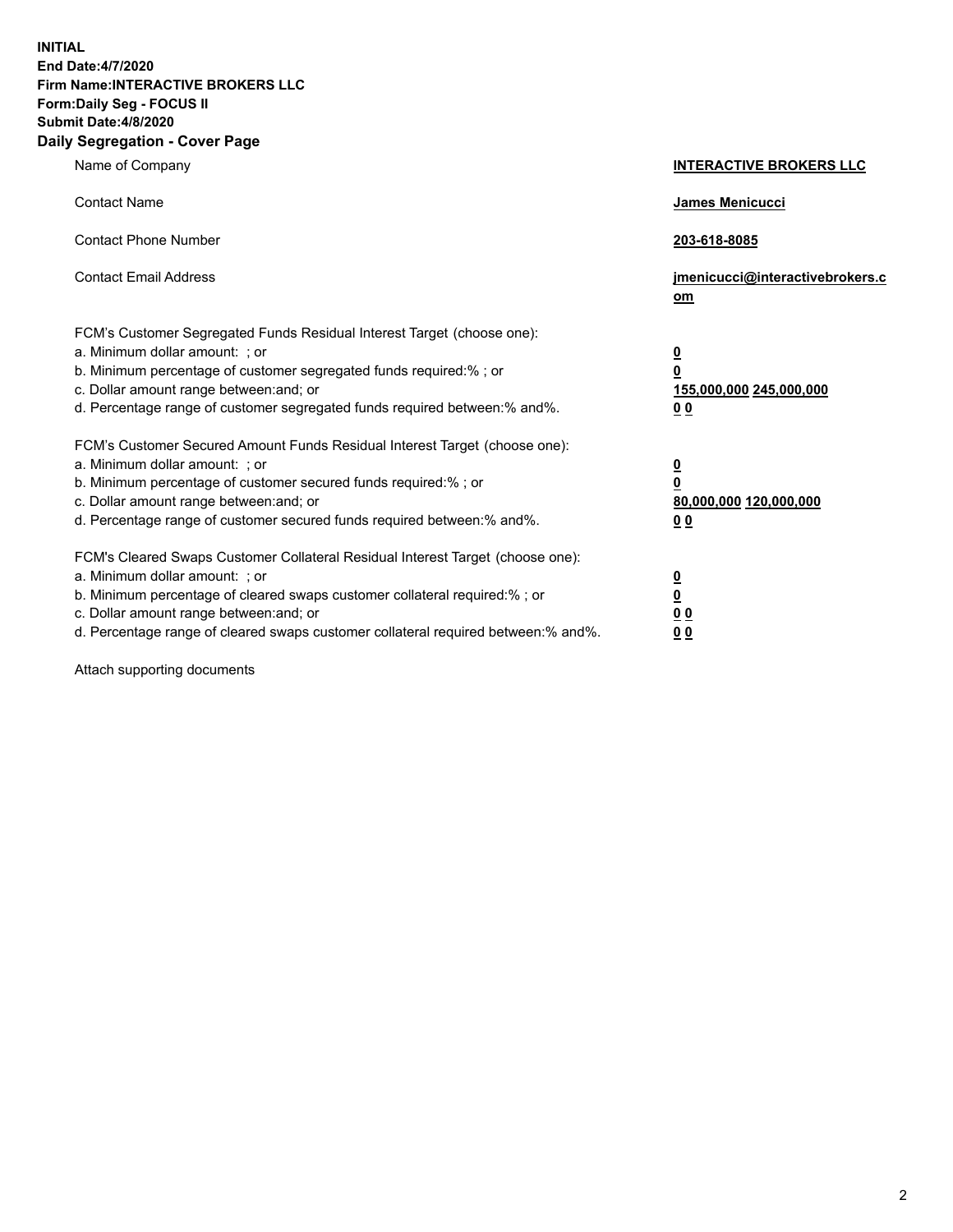## **INITIAL End Date:4/7/2020 Firm Name:INTERACTIVE BROKERS LLC Form:Daily Seg - FOCUS II Submit Date:4/8/2020 Daily Segregation - Secured Amounts**

|     | Dany Ocgregation - Oceaned Amounts                                                          |                                    |
|-----|---------------------------------------------------------------------------------------------|------------------------------------|
|     | Foreign Futures and Foreign Options Secured Amounts                                         |                                    |
|     | Amount required to be set aside pursuant to law, rule or regulation of a foreign            | $0$ [7305]                         |
|     | government or a rule of a self-regulatory organization authorized thereunder                |                                    |
| 1.  | Net ledger balance - Foreign Futures and Foreign Option Trading - All Customers             |                                    |
|     | A. Cash                                                                                     | 575,431,723 [7315]                 |
|     | B. Securities (at market)                                                                   | $0$ [7317]                         |
| 2.  | Net unrealized profit (loss) in open futures contracts traded on a foreign board of trade   | -7,222,140 [7325]                  |
| 3.  | Exchange traded options                                                                     |                                    |
|     | a. Market value of open option contracts purchased on a foreign board of trade              | <b>78,663</b> [7335]               |
|     | b. Market value of open contracts granted (sold) on a foreign board of trade                | -242,563 [7337]                    |
| 4.  | Net equity (deficit) (add lines 1. 2. and 3.)                                               | 568,045,683 [7345]                 |
| 5.  | Account liquidating to a deficit and account with a debit balances - gross amount           | <b>5,760</b> [7351]                |
|     | Less: amount offset by customer owned securities                                            | 0 [7352] 5,760 [7354]              |
| 6.  | Amount required to be set aside as the secured amount - Net Liquidating Equity              | 568,051,443 [7355]                 |
|     | Method (add lines 4 and 5)                                                                  |                                    |
| 7.  | Greater of amount required to be set aside pursuant to foreign jurisdiction (above) or line | 568,051,443 [7360]                 |
|     | 6.                                                                                          |                                    |
| 1.  | FUNDS DEPOSITED IN SEPARATE REGULATION 30.7 ACCOUNTS                                        |                                    |
|     | Cash in banks                                                                               |                                    |
|     | A. Banks located in the United States                                                       | 203,258,834 [7500]                 |
|     | B. Other banks qualified under Regulation 30.7                                              | 0 [7520] 203,258,834 [7530]        |
| 2.  | Securities                                                                                  |                                    |
|     | A. In safekeeping with banks located in the United States                                   | 379,827,800 [7540]                 |
| 3.  | B. In safekeeping with other banks qualified under Regulation 30.7                          | 0 [7560] 379,827,800 [7570]        |
|     | Equities with registered futures commission merchants<br>A. Cash                            |                                    |
|     | <b>B.</b> Securities                                                                        | $0$ [7580]                         |
|     | C. Unrealized gain (loss) on open futures contracts                                         | $0$ [7590]<br>$0$ [7600]           |
|     | D. Value of long option contracts                                                           | $0$ [7610]                         |
|     | E. Value of short option contracts                                                          | 0 [7615] 0 [7620]                  |
| 4.  | Amounts held by clearing organizations of foreign boards of trade                           |                                    |
|     | A. Cash                                                                                     | $0$ [7640]                         |
|     | <b>B.</b> Securities                                                                        | $0$ [7650]                         |
|     | C. Amount due to (from) clearing organization - daily variation                             | $0$ [7660]                         |
|     | D. Value of long option contracts                                                           | $0$ [7670]                         |
|     | E. Value of short option contracts                                                          | 0 [7675] 0 [7680]                  |
| 5.  | Amounts held by members of foreign boards of trade                                          |                                    |
|     | A. Cash                                                                                     | 108,780,186 [7700]                 |
|     | <b>B.</b> Securities                                                                        | $0$ [7710]                         |
|     | C. Unrealized gain (loss) on open futures contracts                                         | $-6,995,854$ [7720]                |
|     | D. Value of long option contracts                                                           | 78,663 [7730]                      |
|     | E. Value of short option contracts                                                          | -242,563 [7735] 101,620,432 [7740] |
| 6.  | Amounts with other depositories designated by a foreign board of trade                      | $0$ [7760]                         |
| 7.  | Segregated funds on hand                                                                    | $0$ [7765]                         |
| 8.  | Total funds in separate section 30.7 accounts                                               | 684,707,066 [7770]                 |
| 9.  | Excess (deficiency) Set Aside for Secured Amount (subtract line 7 Secured Statement         | 116,655,623 [7380]                 |
|     | Page 1 from Line 8)                                                                         |                                    |
| 10. | Management Target Amount for Excess funds in separate section 30.7 accounts                 | 80,000,000 [7780]                  |
| 11. | Excess (deficiency) funds in separate 30.7 accounts over (under) Management Target          | 36,655,623 [7785]                  |
|     |                                                                                             |                                    |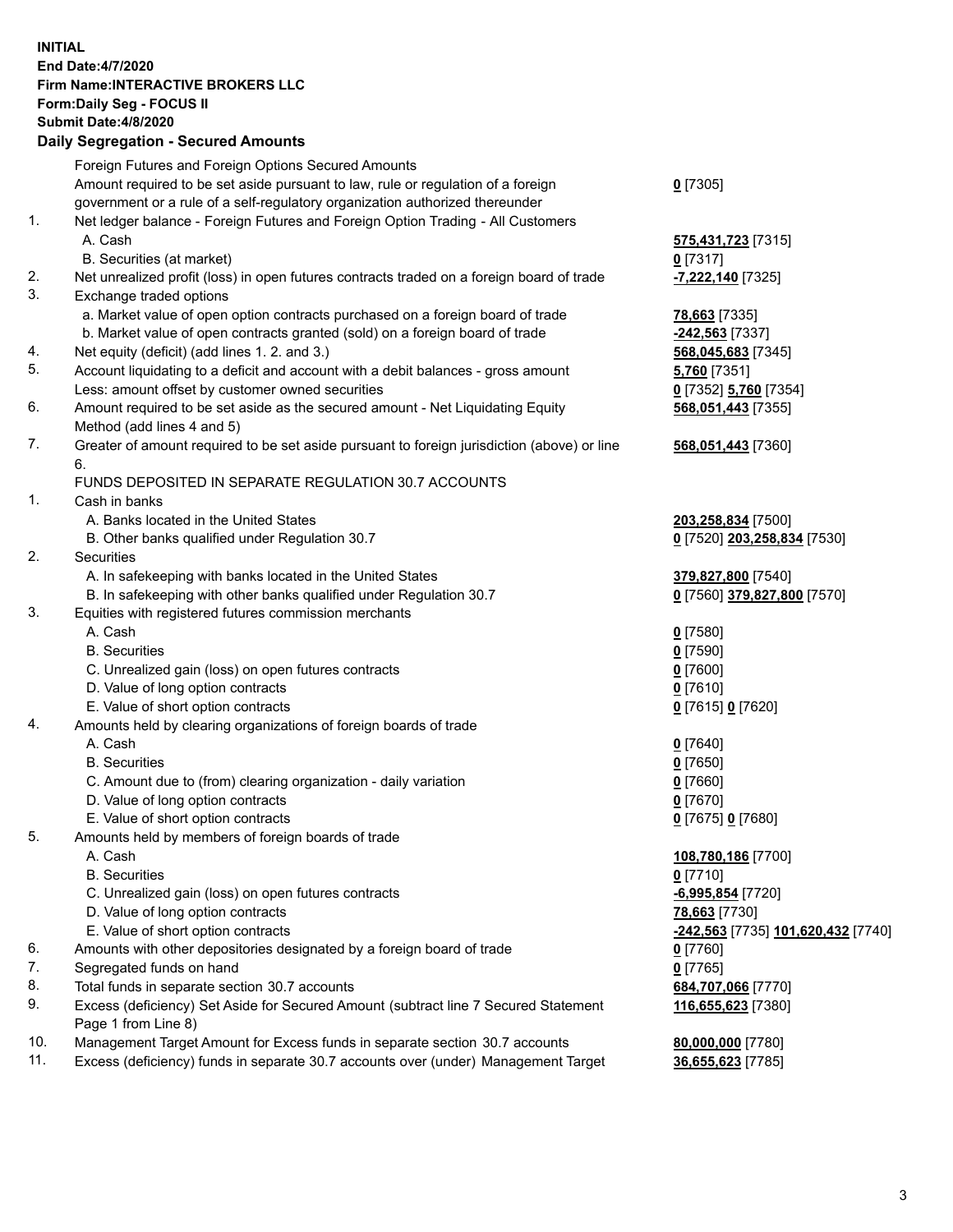**INITIAL End Date:4/7/2020 Firm Name:INTERACTIVE BROKERS LLC Form:Daily Seg - FOCUS II Submit Date:4/8/2020 Daily Segregation - Segregation Statement** SEGREGATION REQUIREMENTS(Section 4d(2) of the CEAct) 1. Net ledger balance A. Cash **6,206,023,321** [7010] B. Securities (at market) **0** [7020] 2. Net unrealized profit (loss) in open futures contracts traded on a contract market **-51,213,540** [7030] 3. Exchange traded options A. Add market value of open option contracts purchased on a contract market **383,722,039** [7032] B. Deduct market value of open option contracts granted (sold) on a contract market **-383,112,706** [7033] 4. Net equity (deficit) (add lines 1, 2 and 3) **6,155,419,114** [7040] 5. Accounts liquidating to a deficit and accounts with debit balances - gross amount **5,135,631** [7045] Less: amount offset by customer securities **0** [7047] **5,135,631** [7050] 6. Amount required to be segregated (add lines 4 and 5) **6,160,554,745** [7060] FUNDS IN SEGREGATED ACCOUNTS 7. Deposited in segregated funds bank accounts A. Cash **2,737,543,369** [7070] B. Securities representing investments of customers' funds (at market) **1,901,256,645** [7080] C. Securities held for particular customers or option customers in lieu of cash (at market) **0** [7090] 8. Margins on deposit with derivatives clearing organizations of contract markets A. Cash **458,967,261** [7100] B. Securities representing investments of customers' funds (at market) **1,195,083,787** [7110] C. Securities held for particular customers or option customers in lieu of cash (at market) **0** [7120] 9. Net settlement from (to) derivatives clearing organizations of contract markets **67,830,886** [7130] 10. Exchange traded options A. Value of open long option contracts **382,369,175** [7132] B. Value of open short option contracts **-381,791,135** [7133] 11. Net equities with other FCMs A. Net liquidating equity **0** [7140] B. Securities representing investments of customers' funds (at market) **0** [7160] C. Securities held for particular customers or option customers in lieu of cash (at market) **0** [7170] 12. Segregated funds on hand **0** [7150] 13. Total amount in segregation (add lines 7 through 12) **6,361,259,988** [7180] 14. Excess (deficiency) funds in segregation (subtract line 6 from line 13) **200,705,243** [7190] 15. Management Target Amount for Excess funds in segregation **155,000,000** [7194] 16. Excess (deficiency) funds in segregation over (under) Management Target Amount **45,705,243** [7198]

Excess